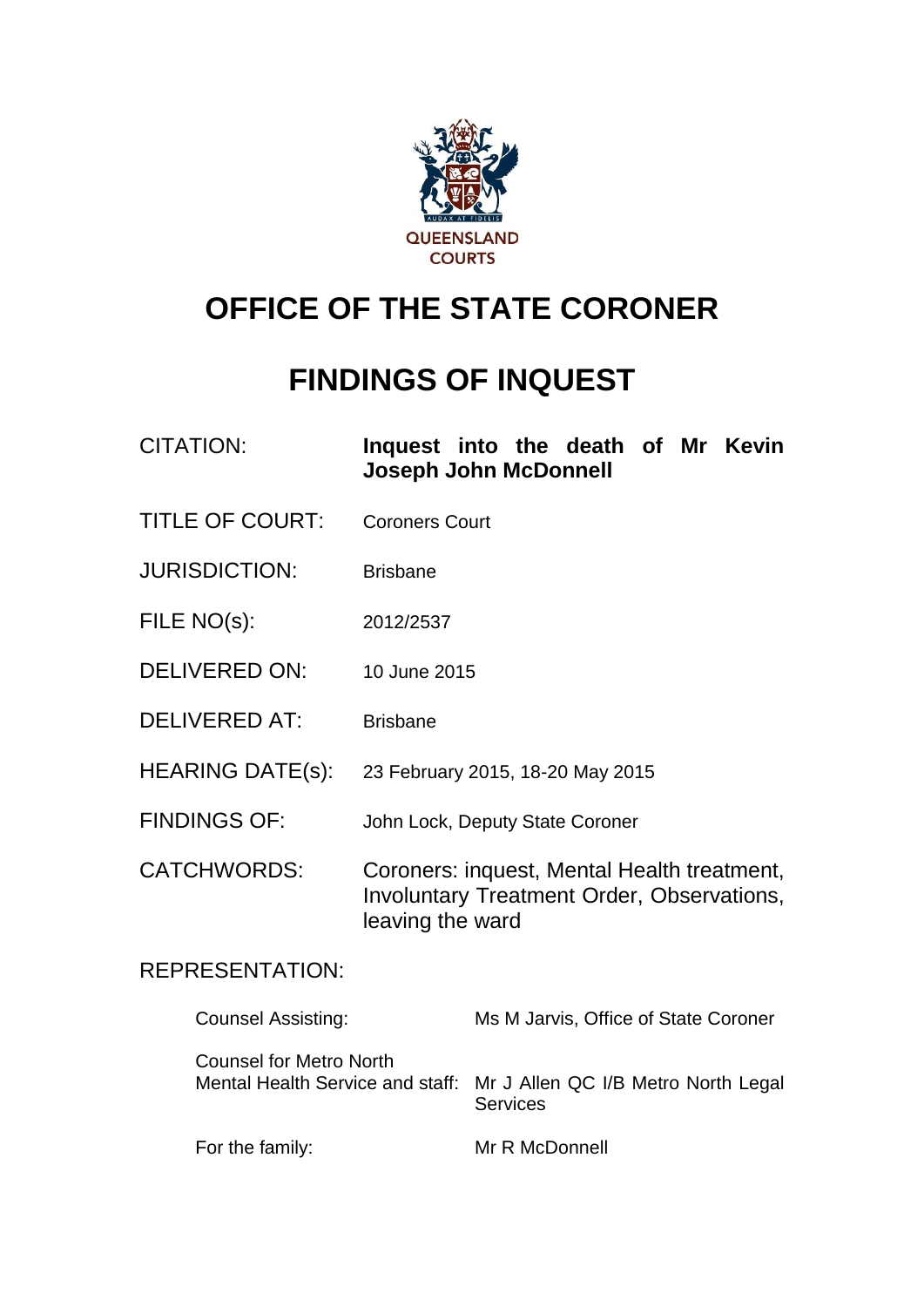# **Introduction**

- 1. Mr Kevin Joseph John McDonnell was aged 80. His medical history included depression, delirium and possibly a mood disorder. He was prescribed venlafaxine and olanzapine.
- 2. Mr McDonnell had been admitted to The Prince Charles Hospital (TPCH) on a number of occasions during the 1990's with a last admission in 2000. All admissions were characterised by rapid onset severe depressive episodes with psychotic features and suicidal ideation. He had been treated with electroconvulsive therapy (ECT) with good effect. Between admissions it is apparent he had good functioning with minimal symptoms.
- 3. Mr McDonnell was admitted to TPCH on 29 June 2012 with increasing suicidal thoughts (a plan to electrocute himself at his home) and deterioration in his self-care. Mr McDonnell had requested the referral by his GP. He was placed on an Involuntary Treatment Order (ITO).
- 4. There had been one previous episode during this last admission where he absconded from the ward but was found in the hospital grounds and brought back. He told medical staff he was feeling distressed and wanted to commit suicide.
- 5. After receiving ECT on 13 July, the consultant psychiatrist considered he was suffering from post-ECT induced delirium, which meant he was at a high risk of wandering and a high risk of agitation and misadventure when delirious. The consultant ordered Mr McDonnell be managed in either a locked ward or on constant nursing observations if the ward was unlocked.
- 6. After a review on 17 July 2012, it was felt Mr McDonnell no longer required constant nursing observations or the need to be managed in a locked ward, and that he could be managed in an open ward with 15 minute visual observations. Sometime over the next day it is apparent his level of observations changed from 15 to 30 minute observations.
- 7. On the morning of 19 July he went missing from the ward. Searches were instituted by nursing staff and then security staff and finally the Queensland Police Service (QPS) was advised.
- 8. On 20 July Mr McDonnell's body was located within a waterway in a highly vegetated roundabout near TPCH. At autopsy the pathologist concluded that Mr McDonnell had likely drowned.
- 9. Mr McDonnell's family had reasonable concerns regarding the treatment he received at TPCH hospital and particularly how Mr McDonnell was able to leave the hospital precinct. There were concerns about the timeliness of the commencement of the police search. They requested an inquest be held.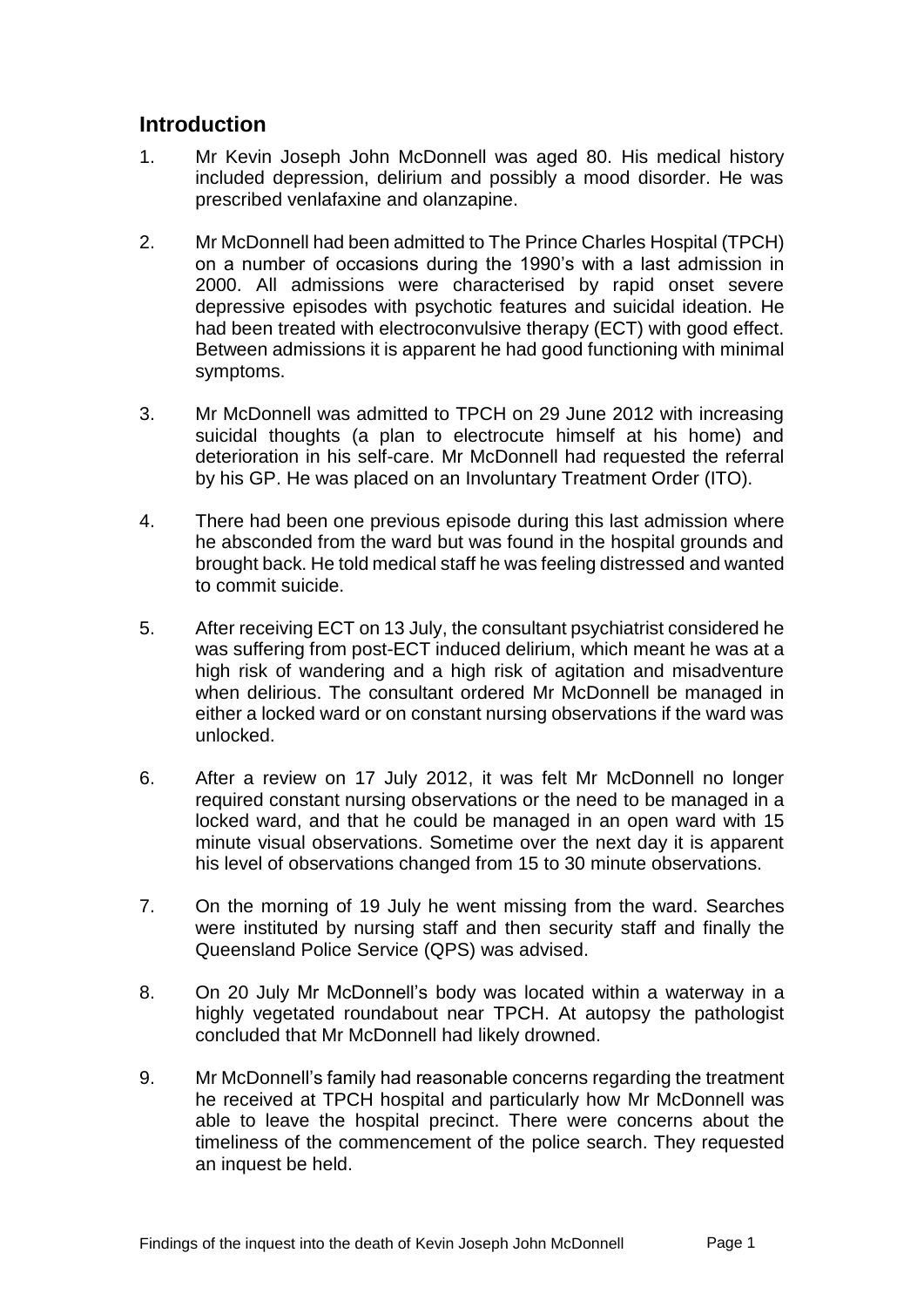10. An investigation was conducted and a number of witness statements were obtained including from medical and nursing staff and QPS. TPCH conducted a Root Cause Analysis (RCA). An independent review of the mental health treatment received by Mr McDonnell was conducted by Dr Jill Reddan, Consultant Psychiatrist.

## **Issues for inquest**

- 11. After carrying out the investigation, a decision was made to conduct an inquest. At a pre-inquest hearing conducted on 23 February 2015 the following issues were determined.
	- *a.* The findings required by s. 45(2) of the *Coroners Act 2003*; namely the identity of the deceased, when, where and how he died and what caused his death;
	- *b.* The circumstances leading up to the death; and
	- *c.* The adequacy and appropriateness of the mental health care provided to the deceased by TPCH, in particular:
		- o Whether it was appropriate to move the deceased from the secure ward to an open ward;
		- o Whether it was appropriate to change the frequency of observations from 15mins to 30mins; and
		- o Whether staff acted appropriately once it was identified he was missing, including the communication with the QPS.
- 12. A number of witnesses were heard at the inquest as follows:
	- Dr Jill Reddan Independent expert;
	- Dr Peter Devadason, consultant psychiatrist:
	- Dr Lana Fernandes, psychiatry registrar;
	- RN S Nolan:
	- RN J Cookson:
	- RN C Bailey;
	- RN A Doneley;
	- RN D Housley;
	- Michael Kilshaw, Nursing Director, MHS;
	- Sqt Gibson, QPS:
	- Ms Keryn Fenton, Mental Health Operations Director as the most appropriate person from TPCH to provide a statement regarding any improvements made in light of the RCA.

# **The inquest evidence**

13. Mr McDonnell had been admitted to the inpatient unit on 29 June 2012, with increasing suicidal thoughts (a plan to electrocute himself at his home) and a deterioration in his self-care. A diagnosis was made of delirium of unknown cause, on a background of a probable relapse of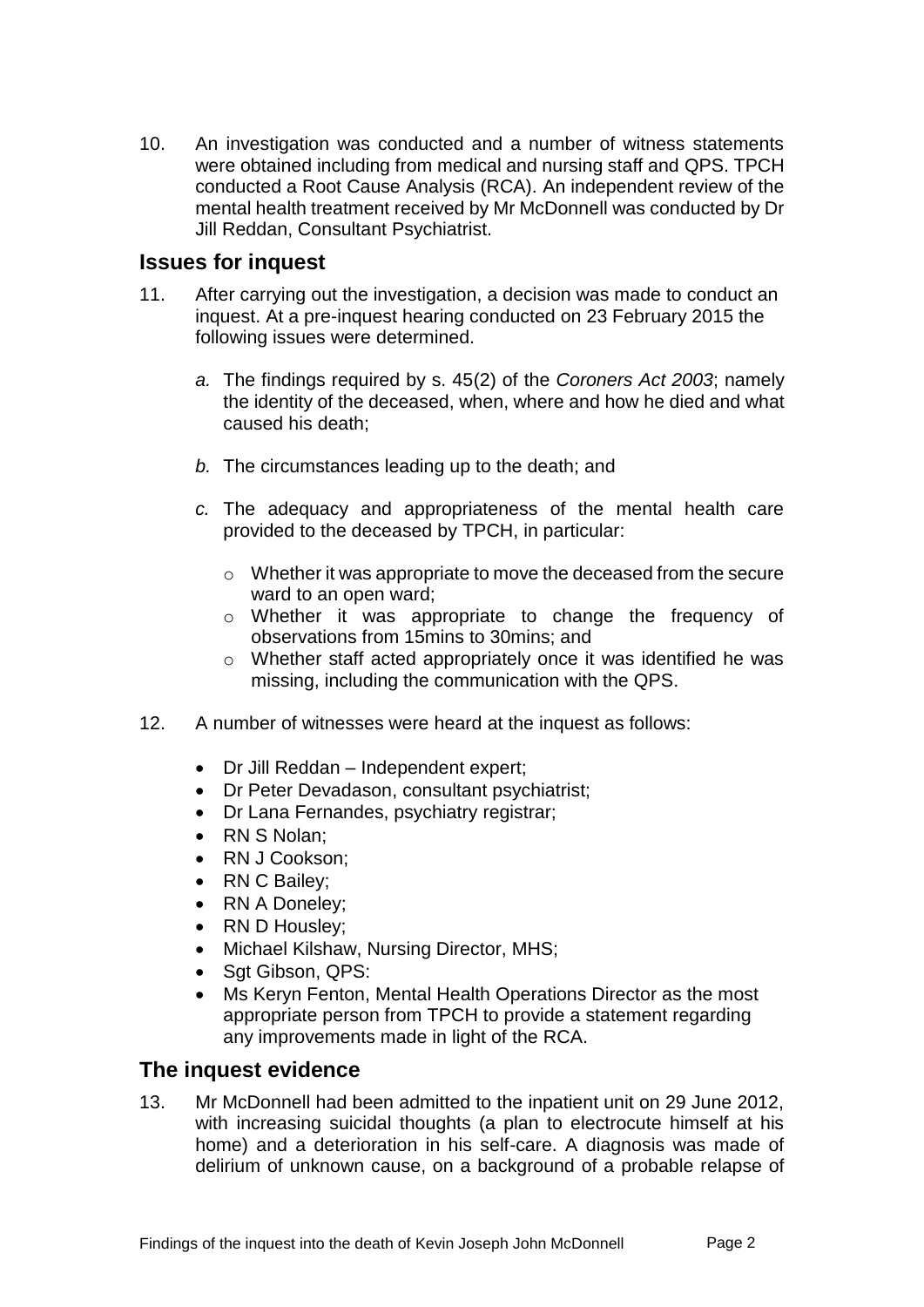his bipolar disorder, and recurrent episodes of severe depression with melancholic features characterised by severe agitation. The delirium was possibly due to lithium toxicity and this was ceased to minimise any post-ECT delirium. He was placed on an ITO. A thorough organic screen including an MRI of the brain was ordered to consider if there was any organic brain issue contributing. The scans did not reveal any acute pathology but there were global atrophic changes and chronic small vessel ischaemia. A CT head scan noted a lytic bone lesion, suspicious for a cancerous process. The investigation and management of this lesion was left to other medical staff.

- 14. On 4 July Mr McDonnell absconded from the ward but was found in the hospital grounds and brought back. There was no documentation in the medical record describing this event, or as to what time he absconded, how long he was missing and where he was found. He told Dr Fernandes the next day he was feeling distressed and was going home to commit suicide.
- 15. In the week prior to him absconding it appears he was suffering from post-ECT delirium for which he was being managed.
- 16. Mr McDonnell commenced receiving twice weekly ECT from 6 July 2012. It was reported he consented to and in fact requested ECT.
- 17. Dr Fernandes appropriately considered he was at risk of absconding and committing suicide and ordered that he should be treated in a locked ward or on constant observations if unlocked. The consultant Dr Devadason agreed with this assessment. It seems Mr McDonnell was then transferred to the secure Psychiatric Intensive Care Unit (PICU). He was discharged from that unit on 10 July 2012. During his stay in PICU his care was provided by a different medical and nursing team.
- 18. On 12 July the psychiatry registrar, Dr Fernandes gave verbal instructions for Mr McDonnell to be managed in an open ward with 15 minute visual observations. Dr Devadason considered that in light of the improvement in his mood and lack of suicidal ideation for the last few days, this was appropriate.
- 19. After ECT on 13 July the consultant considered he was suffering from post-ECT induced delirium, which meant he was at a high risk of wandering and a high risk of agitation and misadventure when delirious. He was provided with oxazepam to decrease agitation. In the meantime further tests including an MRI were being organised to further investigate a possible neoplastic (cancer) process that was occurring within his brain, which had been noted on a CT head scan.
- 20. The consultant Dr Devadason ordered that he be managed in either a locked ward, or on constant nursing observations if the ward was unlocked or within the locked intensive care unit.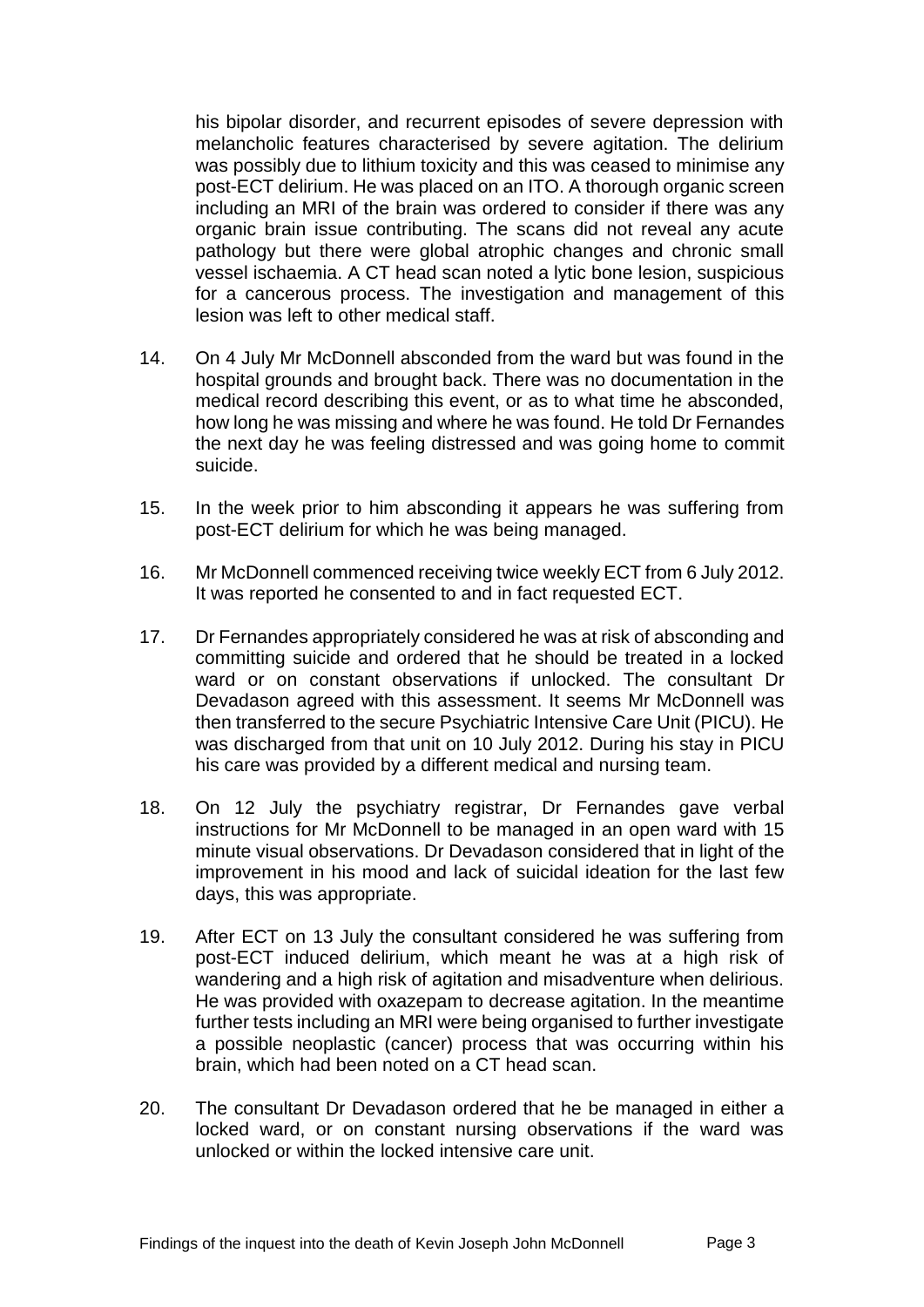- 21. The consultant gave further instructions that if over the weekend his delirium resolved and he was not agitated or suicidal he could probably be managed in an open ward on 15 min observations.
- 22. On 17 July it was considered Mr McDonnell was still depressed with some suicidal ideation, but while he had features of post-ECT delirium the depression was significantly improved from the day before. Nevertheless, the consultant felt it appropriate to reduce the level of observations on the basis he considered Mr McDonnell no longer required constant nursing observations and he could be managed in an open ward with 15 minute visual observations. He was no longer considered to be a restricted patient and this meant he was free to leave the ward.
- 23. The inpatient psychiatric East Wing ward was normally an open unlocked ward at the time of Mr McDonnell's admission in July 2012. <sup>1</sup>However, because there were a number of patients who required nursing within a locked ward, nursing management had taken the step to lock the East Wing most days by allocating a staff member to guard the exit. Patients on the East Wing ward who were not required to be restricted to a locked ward, such as Mr McDonnell, were still able to leave the ward.
- 24. On 18 July 2012, the records show that Mr McDonnell was changed from 15 minute visual observations to 30 minute visual observations. There was no documentation in the medical record from any medical officer ordering this change in the patient observations. It was noted that hospital policy required that only a medical officer can change the level of visual observations for a patient.
- 25. The consultant Dr Devadason stated in his report to the coroner that he believed the decision to place Mr McDonnell on 15 minute observations was reasonable. In trying to allow patients the maximum amount of freedom from scrutiny and restrictions, which are consistent with safety, clinical decisions have to be made and these may, with the benefit of hindsight, turn out to be incorrect. Neither Dr Devadason nor Dr Fernandes appear to have made any decision to reduce the level of observations from 15 minutes to 30 minute observations.

# **Events of 19 July 2012**

- 26. RN Ann Marie Doneley was Mr McDonnell's allocated nurse during the morning shift of 19 July 2012 and had seen Mr McDonnell at about 8:30am.
- 27. A witness told police that at about 8:45am he was driving along Webster Road approaching the roundabout at the intersection of Webster Road.

l <sup>1</sup> All mental health inpatient units in Queensland are now required to be locked pursuant to a decision made by the Queensland Government, which came into effect from 15 December 2013.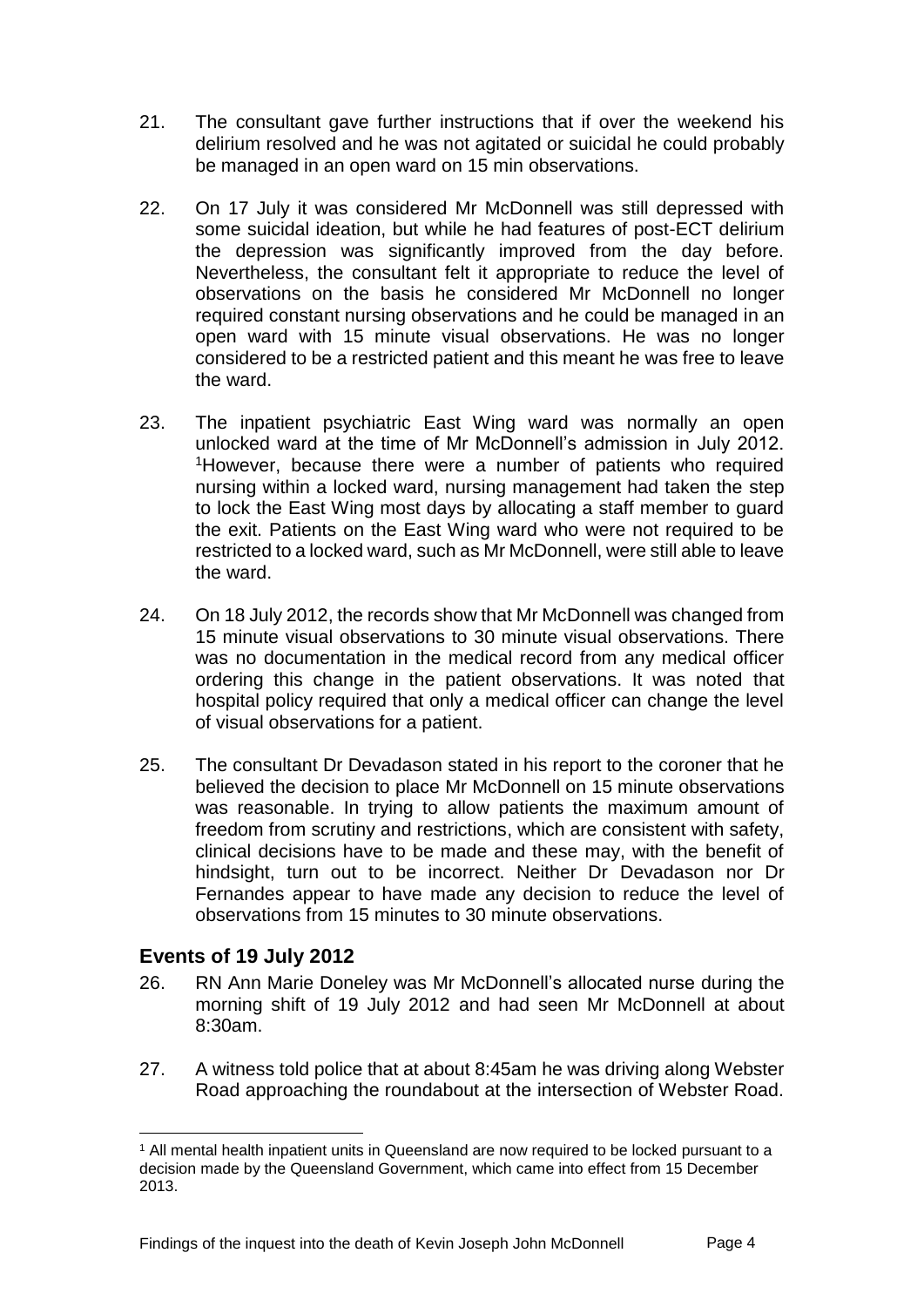He noted an elderly gentleman with what appeared to be a white hospital tag on his wrist coming from the direction of the hospital. He appeared a little bit disoriented and unaware of his surroundings. The witness described his clothing to include dark pants and a maroon jumper (clothing noted in the police form 1 as being the clothing Mr McDonnell was wearing when found). This evidence leads to a conclusion that the person was Mr McDonnell. He was seen to walk onto the roadway and traffic had to stop to avoid hitting him. He then walked into the vegetation area situated in the middle of the roundabout. The witness later heard on the news the next day about a missing person from the hospital and contacted Crime Stoppers and passed on his information.

- 28. Student Nurse Farrugia was completing visual observations of patients at 9:00am and was unable to find Mr McDonnell. The staff then largely but not precisely followed the *Absent without Permission Management Procedure.* There is some uncertainty as to the subsequent timing of events because hospital staff did not document in the records, as required by the procedure, at what time paperwork was faxed through to QPS, what time telephone calls were made to confirm these faxes and the name of the individual police officers spoken to.
- 29. RN Bailey was the shift coordinator and was first informed of Mr McDonnell's absence by Student Nurse Farrugia after 9:00am. Given it is likely that the time taken to complete the 9:00am observations would have been close to and perhaps in excess of 15 minutes, it is probable this information was provided some time around or shortly after 9:15am.
- 30. RN Bailey contacted Nursing Director Kilshaw. Nursing Director Kilshaw directed RN Bailey and Student Nurse Farrugia to conduct a search of the area until security were alerted. The records held by Security indicate they were informed at 10:15am and Security commenced their search at around 10:20am. The search consisted of checking the main acute hospital, the designated smoking area, the Breeze Café and a drive around the hospital site. Security records indicate the search concluded at 10:44am. As Mr McDonnell could not be found it was determined he was now likely off campus and QPS assistance was required.
- 31. RN Bailey then in part prepared *Authority to Return* (ATR) paperwork. It appears RN Nolan may have signed the ATR at around 10:30am and Dr Hebble authorised it at 10:50am. The ATR noted Mr McDonnell was a current inpatient on an ITO, had a current risk to himself and signs of mental illness. The ATR also noted that there had been no history of a previous absconding. That omission is likely due to the fact the first absconding was not set out formally in the medical records as an incident other than reference to it by Dr Fernandes in the progress notes.
- 32. RN Bailey then sent the ATR through to QPS warrant bureau, Boondall Station and Police Communications but it appears this was as late as around 11:29am. The ATR was loaded onto the QPS QPrime system at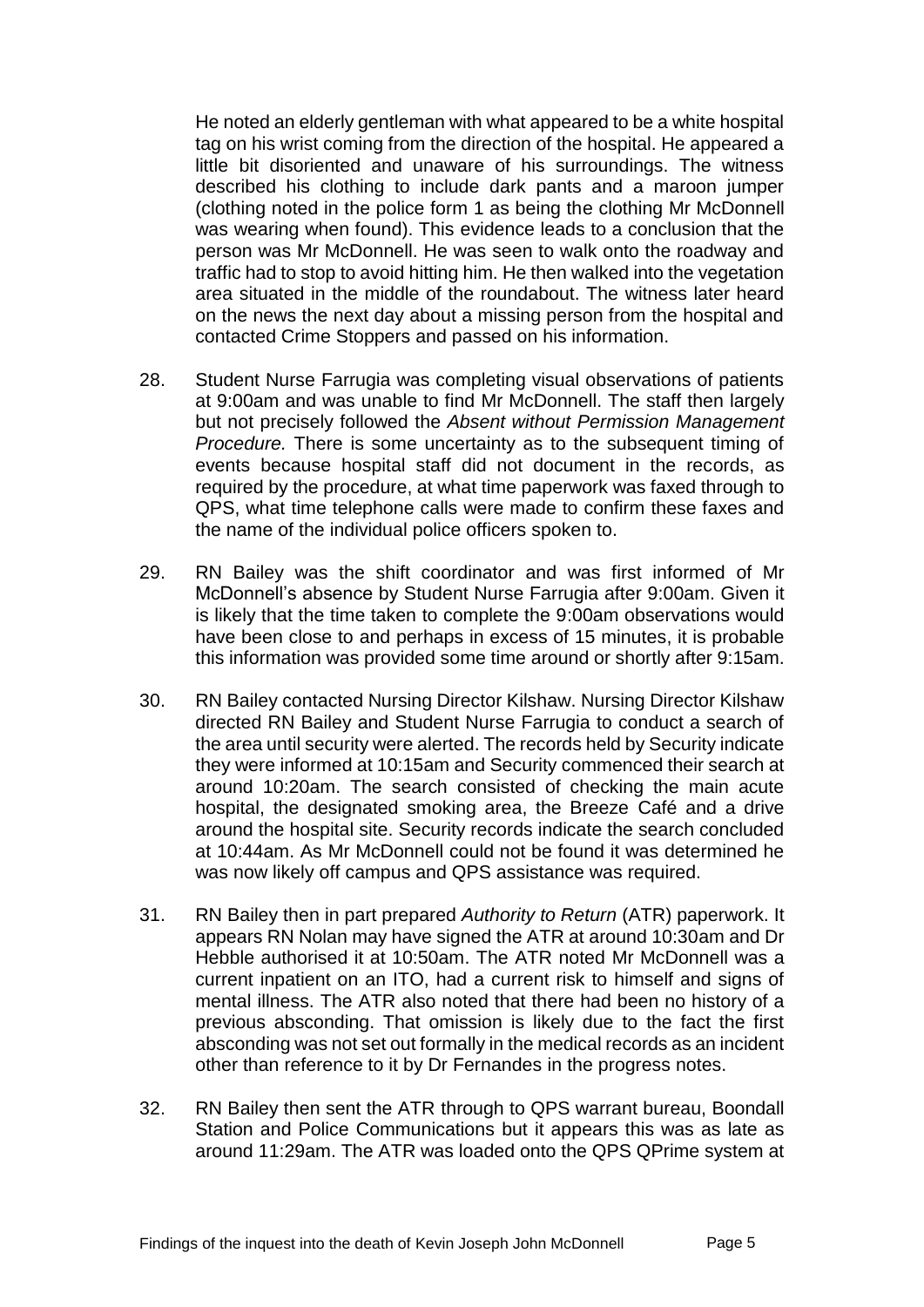11:57am and QPS officer Senior Constable Thomas was tasked to attend at Mr McDonnell's home address. This occurred at 12:30am.

- 33. Senior Constable Thomas was unable to locate Mr McDonnell. He continued to conduct searches and to make enquiries. He told Police Communications the enquiry should remain open and asked for a Police *Be on the Lookout (BOLO)* to be produced. QPS then commenced a missing person investigation. Fliers and photographs were circulated amongst local police who commenced patrols of local shopping centres in an attempt to locate Mr McDonnell. QPS alerted the media and published a media release.
- 34. At approximately 10:45am on 20 July 2012 Mr McDonnell's body was located in a bushy roundabout at Chermside. A Brisbane City Council bus driver, who was proceeding around the roundabout at the intersection of Webster and Hamilton Roads, observed a human body lying inside the vegetation inside the roundabout.
- 35. QPS were alerted and attended and found the body in a creek to the east of the overpass bridge approximately 20 metres from a concrete culvert. Police observed the body to be face down with the top of his head and shoulders exposed.
- 36. Checks of the body did not reveal any external injuries.

## **Autopsy results**

- 37. An autopsy examination found severe coronary atherosclerosis. There was fluid in the sinuses and hyper inflated lungs. There were minor abrasions and bruises which were not contributory.
- 38. Given the location of the body, the pathologist considered the most likely cause of death was drowning. The presence of severe coronary atherosclerosis may also have been a significant contributing factor in Mr McDonnell's death, as this would have further compromised the oxygen supply to his heart and can lead to a more rapid death.
- 39. The pathologist was not able to entirely exclude the possibility of a proceeding natural event, such as an acute cardiac event, causing Mr McDonnell to fall into the water.
- 40. Toxicology analysis found an elevated level of olanzapine (an antipsychotic) within a toxic range and elevated but non-toxic level of venlafaxine (an antidepressant). Olanzapine can be unstable in stored specimens and therefore the pathologist stated the level may not accurately reflect the ante-mortem level, which may have been even higher.
- 41. The pathologist stated it is possible that olanzapine was at a toxic level at the time of Mr McDonnell's death, however, it was unlikely to have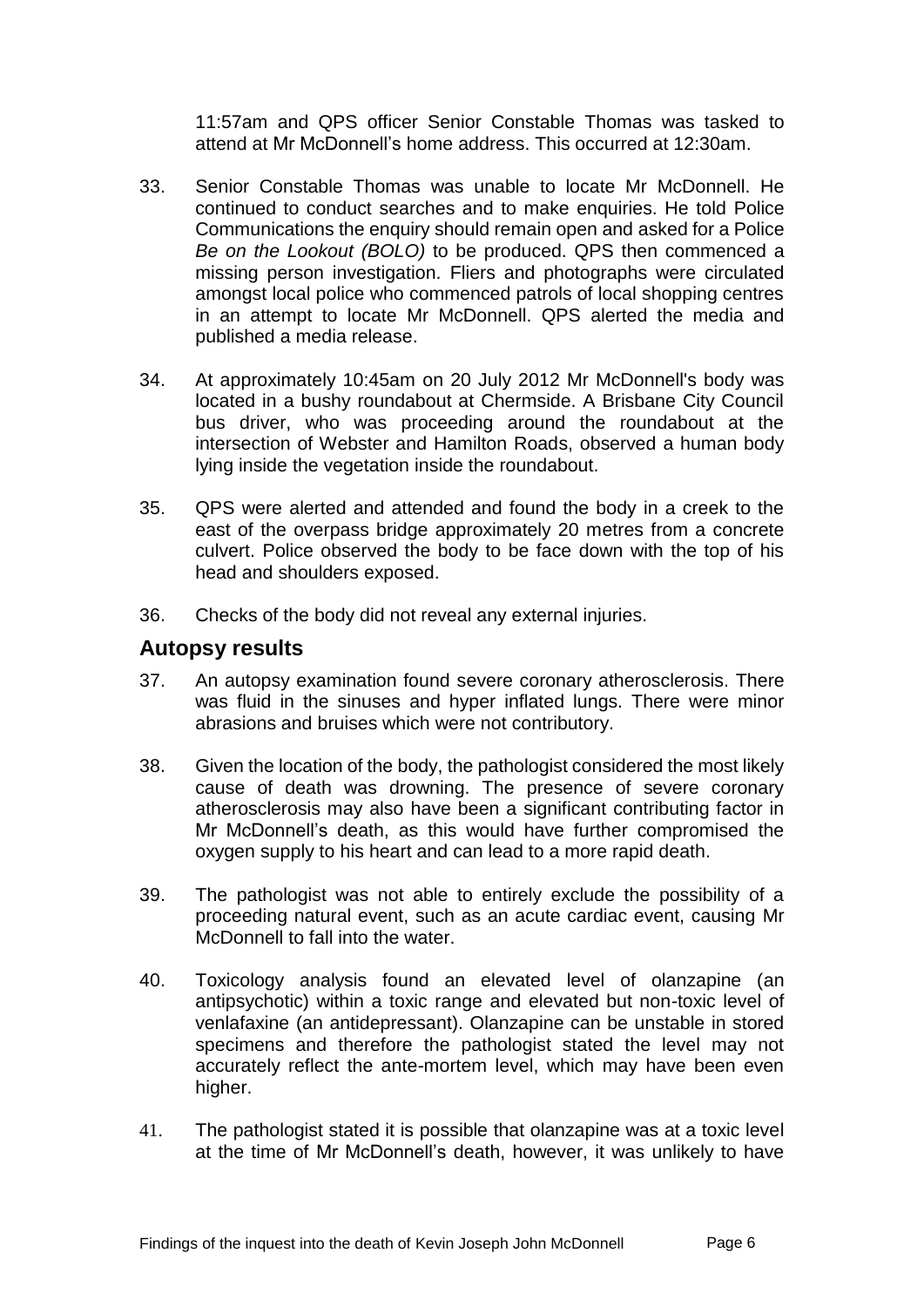been a direct causative factor in death given the post-mortem findings and the circumstances in which he was found.

# **Root Cause Analysis findings**

- 42. The RCA review team could not find any direct factors that caused Mr McDonnell to abscond from the inpatient mental health unit.
- 43. Mr McDonnell had been admitted for 20 days prior to him absconding. The only other time during the admission Mr McDonnell had attempted to abscond was 15 days prior. The RCA could find no evidence to indicate further attempts had been made by Mr McDonnell to abscond until the final attempt. Throughout the admission he was constantly risk assessed for suicidal intent and risk of absconding and these were rated low at the time.
- 44. The RCA considered the decision to provide ECT treatment twice a week was appropriate and Mr McDonnell was being appropriately managed for post-ECT delirium.
- 45. The RCA was not able to ascertain why Mr McDonnell was changed from 15 min visual observations to 30 min visual observations which he was on at the time of absconding. Even though the inpatient unit was 'locked' the day he absconded, Mr McDonnell was still free to leave the ward at any time.
- 46. The review team considered the clinicians' treatment was performed at a high level. The mental health unit was under a great deal of pressure the day Mr McDonnell absconded, however the clinicians were still undertaking all duties diligently.
- 47. The TPCH MHS Model of Care involves balancing risk management against the treatment plan for the patient. The review team could find no gap in processes or assessments that could have been undertaken to prevent Mr McDonnell's unfortunate death.
- 48. The RCA team could not identify any system processes that may have improved the quality of treatment received.
- 49. The RCA did identify some system issues that could be improved to ensure the service provided to inpatients was more transparent. These were developed as Lessons Learnt.

#### *Lesson Learnt 1*

- 50. When undertaking the RCA a review of the medical record considered it to be generally of good standard. There were three areas where the record was not clear:
	- a. On 4 July Mr McDonnell absconded. There was no documentation by nursing staff describing the event. The reviewers were unable to ascertain when Mr McDonnell absconded and for how long or what his mental state was prior to and post absconding.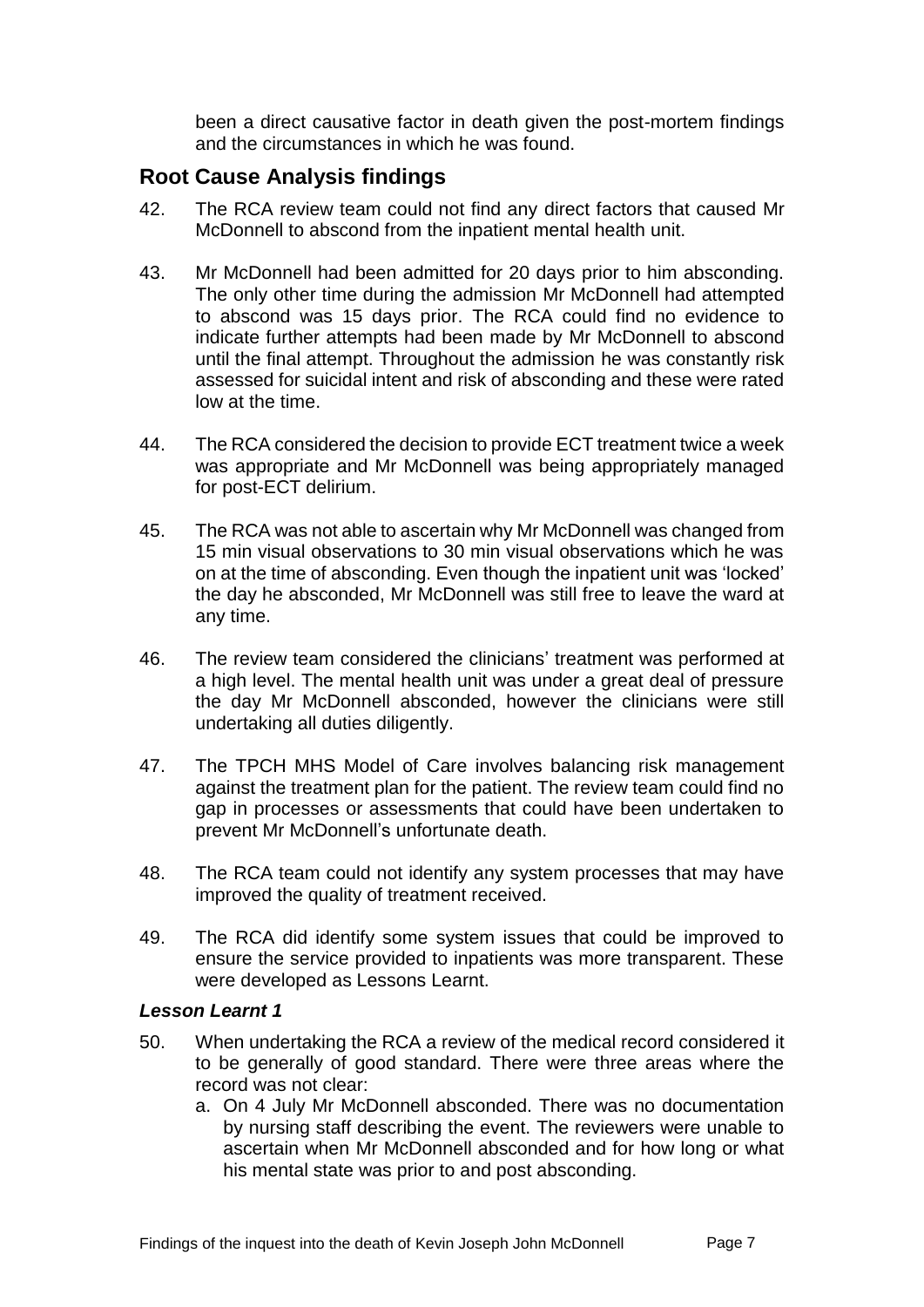- b. On 18 July the records show Mr McDonnell was changed from 15 min to 30 min visual observations. There was no documentation in the medical record from any medical officer ordering this change.
- c. The records did not indicate which clinicians were present at the Friday PICU weekend planning meeting and which ward PICU was discussing.

#### *Recommendation*

- a. The PICU weekend planning stamp to be redesigned to include the information.
- b. Implementation of an education program to address issues relating to poor documentation.

#### *Lessons Learnt 2*

51. Mr McDonnell was initially assessed in the Emergency Department by a psychiatry registrar during the evening of Friday, 29 June 2012. Mr McDonnell was not seen by a psychiatry medical officer until Monday 2 July 2012. It was considered that if a patient is sick enough to be admitted to an inpatient unit on a Friday, then they should be assessed over the weekend, rather than wait up to three days for a further mental health assessment by a psychiatry medical officer.

#### *Recommendation*

a. A process needs to be developed to ensure all new Friday admissions to mental health service inpatient units who are not seen by the treating team on the Friday are reviewed by a psychiatry registrar over the weekend. The admitting psychiatry medical officer needs to develop a plan for the weekend psychiatry registrar on all new patients who will require a weekend review.

### *Lesson Learnt 3*

- 52. Mr McDonnell was not assessed by any psychiatry medical officer for the two days prior to him absconding from the ward. This was due to the psychiatry registrar being away from work on sick leave and the consultant psychiatrist undertaking duties at the Community Mental Health Clinic.
- 53. If a patient is in an inpatient unit on visual observations they are required to be reviewed by a medical officer every 24 hours. In this case Mr McDonnell was not reviewed for over 48 hours.

#### *Recommendation*

a. A system needs to be developed to ensure inpatients (as required) are seen by a substitute psychiatry medical officer when the patient's treating team is unexpectedly away from work (e.g. sick leave).

#### *Lesson Learnt 4*

- 54. When reviewing the type of 'visual observations' Mr McDonnell was on it was noted that:
	- a. There is no identified area on the Visual Observations Form where a clinician can document the times when the inpatient unit is locked.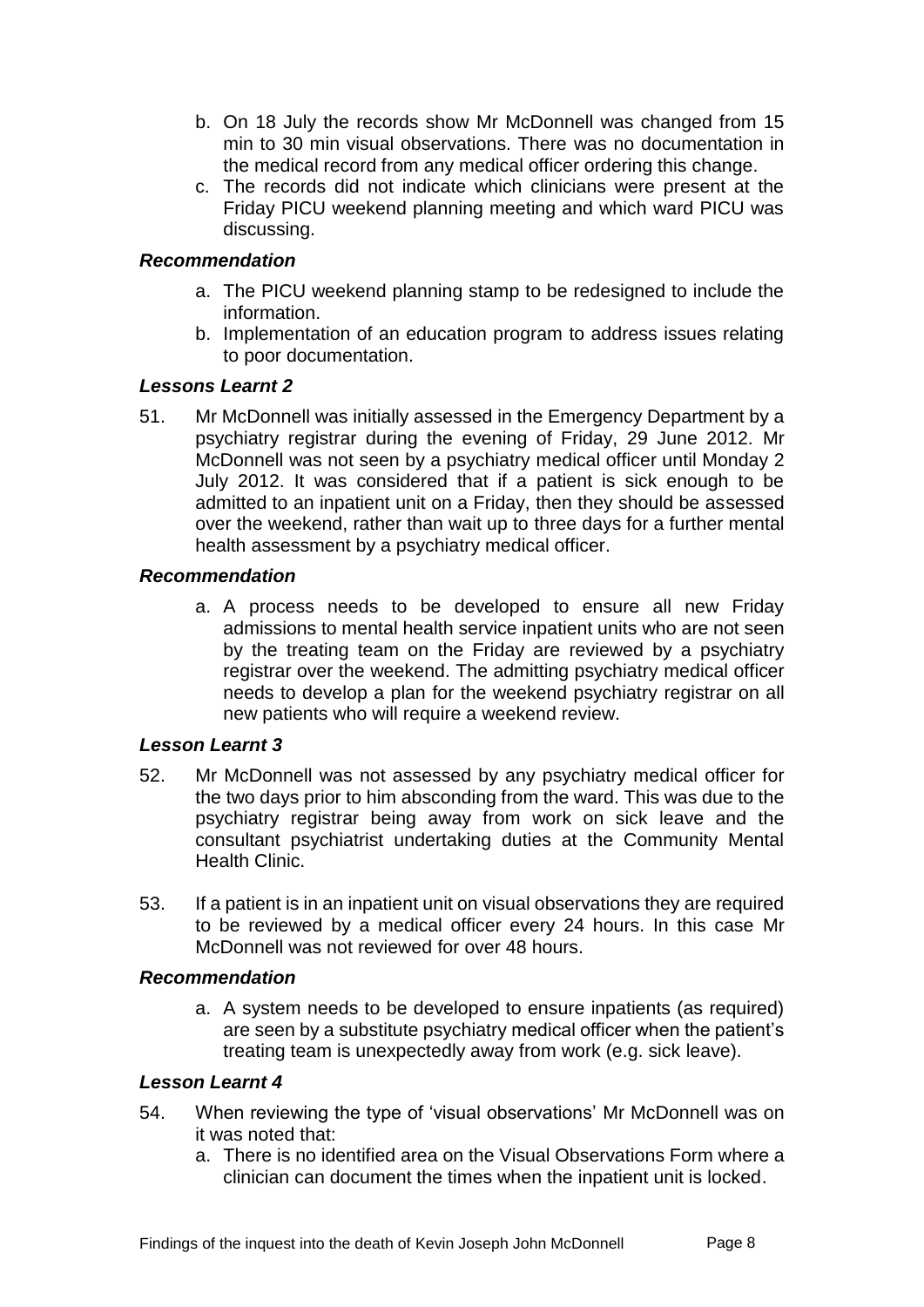- b. There is no operating guideline/procedure that provides direction on what action should be taken when the number of patients on visual observations becomes 'unmanageable'.
- c. It was considered important to be able to retrospectively review records to determine when a ward is locked.

#### *Recommendation*

55. The process of visual observations should be reviewed. Consideration should be made as to when the number of patients on visual observations becomes unmanageable/unsafe and requires escalation. During this review the current Visual Observation form should be reviewed. A section for recording the times the ward is locked would be valuable to have on the form.

### **Implementation of recommendations from RCA**

- 56. Ms Keryn Fenton is the Operations Director of Metro North Mental Health (the service). She was asked to provide a statement in respect to actions taken by the service to implement the RCA 'Lessons Learnt' and associated service improvements. She noted the 'Lessons Learnt' relate to documentation and communication of care, weekend clinical review of patients admitted on a Friday, medical staff absenteeism notification and visual observations.
- 57. In respect to clinical documentation the service has conducted audits in respect to the use of and importance of clinical documentation and communication. The service has now implemented electronic exchange of clinical information through the Electronic Patient Journey Board. This allows the electronic exchange of clinical information to enable multidisciplinary teams to access information throughout the various inpatient and mental health community services.
- 58. The service now has a morning teleconference clinical handover between the inpatient and community services to ensure timely clinical communication.
- 59. In relation to weekend clinical review there are now bi-weekly meetings to review bed occupancy and acuity as well as to highlight patients who may be assessed as high medical or mental health risk. This information is documented and distributed to all relevant clinicians such as the Nurse Unit Managers and the After Hours Nurse Manager.
- 60. Processes are now being updated to include that newly admitted patients who have not been seen by their treating team must be reviewed by the psychiatry registrar over the weekend.
- 61. In regards to the notification of medical staff on emergent leave or absenteeism, the Executive Support Officer is to be contacted by the relevant medical staff member and arrangements are made from existing staffing resources to provide appropriate medical coverage.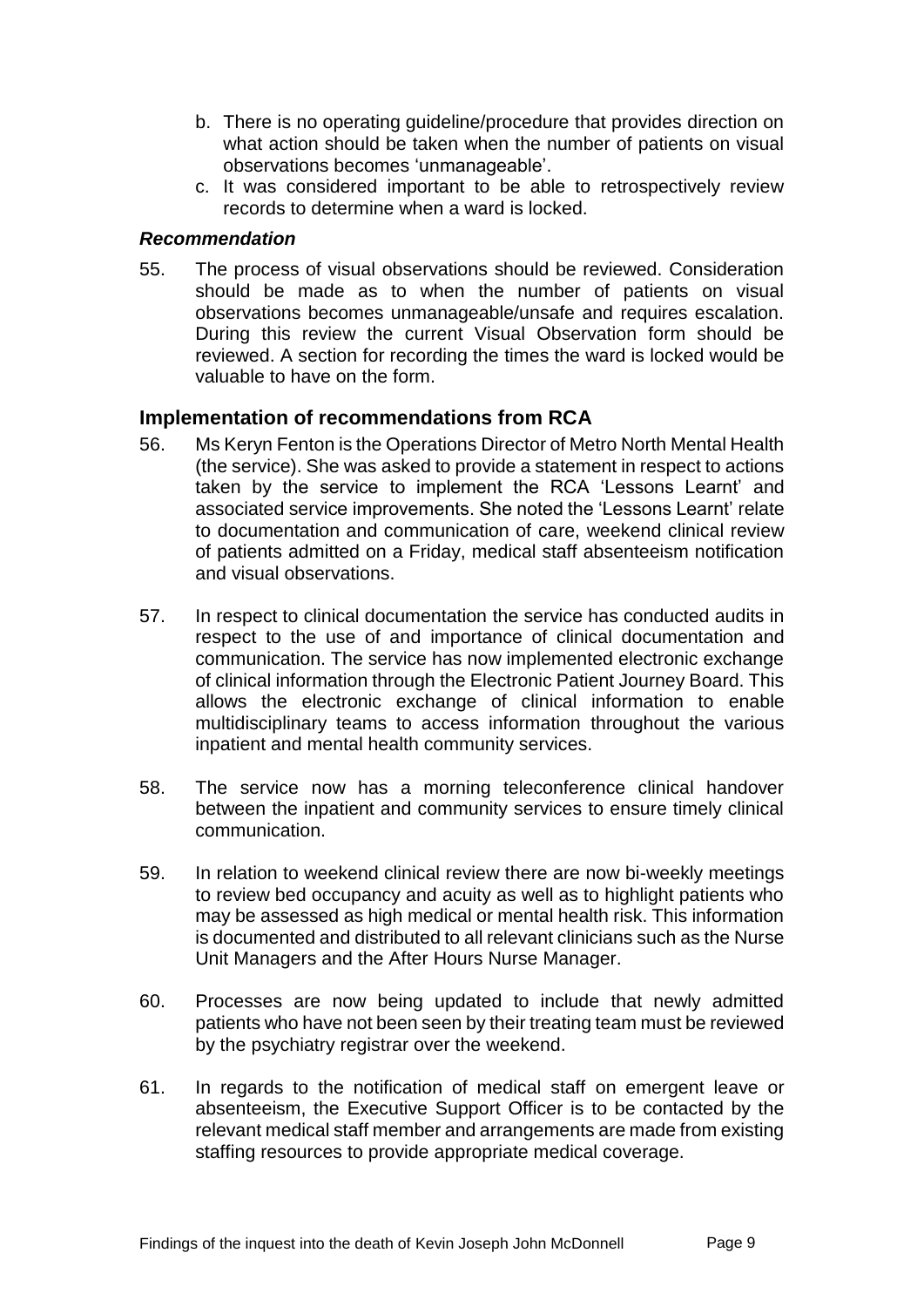- 62. The Visual Observations Board has been revised to ensure it clearly states whether the ward was locked at the time. With respect to the number and frequency of visual observations, this should be included in the morning handover, or as changes in clinical presentation occur. The medical staff inform nursing staff who change the visual observations form to reflect these changes. This document is also documented in the patient's clinical file as well as the Electronic Patient Journey Board.
- 63. Ms Fenton stated in evidence the service is now trialling a new visual observation sheet applicable to a single patient. Dr Reddan suggested a change to the visual observation chart to make it clear what are the specific visual observation orders then current. It is apparent this recommendation is non-contentious and the service agrees.
- 64. The service did trial the use of alarm bracelets by way of a wandering monitoring system but it appears this was not altogether successful. Ms Fenton also noted that more CCTV cameras have been placed at the hospital campus, although it is noted these are not monitored in real time. She emphasised that the hospital and mental health wards should not be considered prisons.
- 65. To some extent the issue of patients leaving wards has been overcome since 15 December 2013 when it was directed by the State Government that all mental health inpatient units were required to be locked subject to any structural modifications required. The East Wing where Mr McDonnell was an inpatient has been locked from this date.

# **Report of Dr Reddan**

66. Consultant psychiatrist Dr Jill Reddan was provided with all of the investigation material and prepared a report. She was asked to address a series of issues.

#### *Whether Mr McDonnell's diagnosis and treatment was appropriate*

- 67. Dr Reddan considered the evaluations undertaken by Dr Devadason and Dr Fernandes were appropriate, comprehensive and well documented. It was clear that the diagnosis of a recurrent Major Depressive Disorder with melancholic features and at times psychotic features was appropriate. It was understandable that Dr Fernandes considered on 2 July 2012 that Mr McDonnell had a delirium but this implies a more acute condition. With the benefit of hindsight, Dr Reddan considered it was more likely that he in fact had an emerging dementia, probably of the vascular subtype, although the subtype is not entirely relevant. This did not mean that he did not require active treatment for his depressive disorder but it was certainly going to make it more difficult to treat and would have implications for both his acute and chronic management.
- 68. Dr Reddan considered that the presence of an underlying brain abnormality, over and above normal ageing, made it more likely that Mr McDonnell would have developed a post ECT confusional state or a post ECT delirium and it was appropriate that the doctors tried to reduce this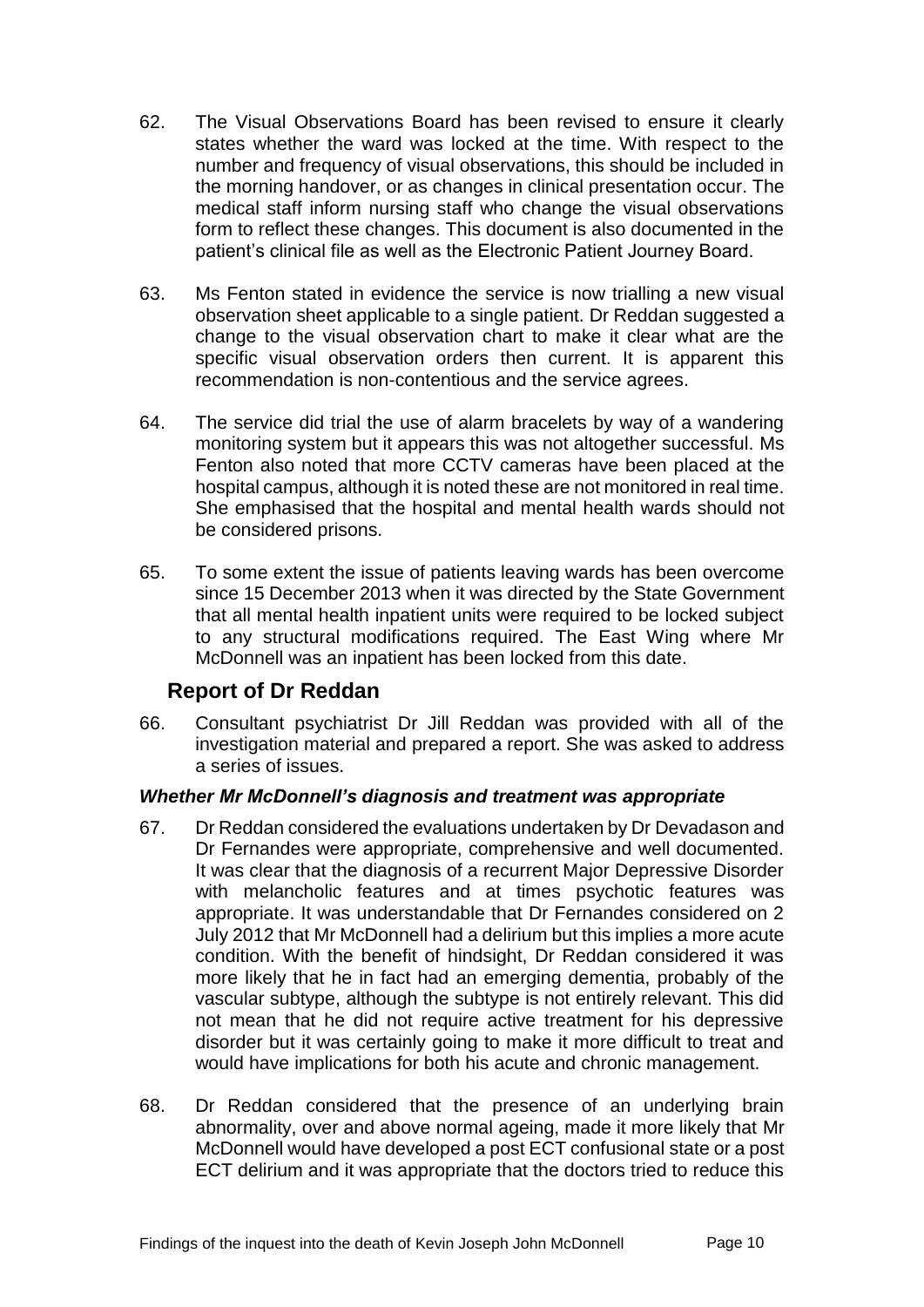by administering ECT only twice a week and by the prescription of galantamine.

- 69. Dr Reddan opined that Mr McDonnell clearly required some sedative drug but it was important to be careful in their use in the elderly for a number of reasons. She noted it can be a very difficult balancing act to provide a patient with some relief of their stress whilst not exposing them to unacceptable side effects and increased risk.
- 70. Dr Reddan stated that although the use of promethazine in the elderly is reasonable, it could be stated that Mr McDonnell might have been better off prescribed a smaller dose of 12.5 mg instead of 25 mg. Drs Devadason and Fernandes in evidence conceded this was not an unreasonable opinion but were able to give a number of arguably valid reasons for the higher dose. Dr Reddan agreed Drs Devadason and Fernandes had the benefit of observing Mr McDonnell and were in the best position to assess the level of dosages. It can be a difficult balancing act.
- 71. Dr Reddan noted that Mr McDonnell must have been given 25 mg of promethazine during the early morning hours of 19 July but there is no documentation in his notes about why this was given. In this respect it does appear there is an error in the records and the dose may have been given earlier at just before midnight on 18 July. Mr McDonnell was then given his usual morning medications at 08:00 hours.
- 72. Whatever is the case, Dr Reddan stated it is impossible now to know, when Mr McDonnell left the ward sometime after 8:30am on 19 July, as to where he was trying to go, but it is possible that the promethazine contributed along with the olanzapine to some degree of confusion in a man who almost certainly had a vascular dementia. She noted that at autopsy the levels of olanzapine were high and even a few days after ECT, Mr McDonnell still had metabolites of the anaesthetic drugs on board.

#### *Whether it was appropriate to move Mr McDonnell from the secure ward to an open ward*

- 73. Dr Reddan noted Mr McDonnell was clearly developing some physical frailty and he was not a very large man. Very often secure wards, for an individual with very severe melancholic depression who was elderly and frail, are not necessarily a safe place. She considered it was appropriate for him to be moved to an open ward.
- 74. She commented that in addition, locked wards should never be a substitute for proper staffing and interaction with, and observation of patients. Dr Reddan stated there is insufficient attention in many mental health services to the development of a therapeutic alliance with the patient.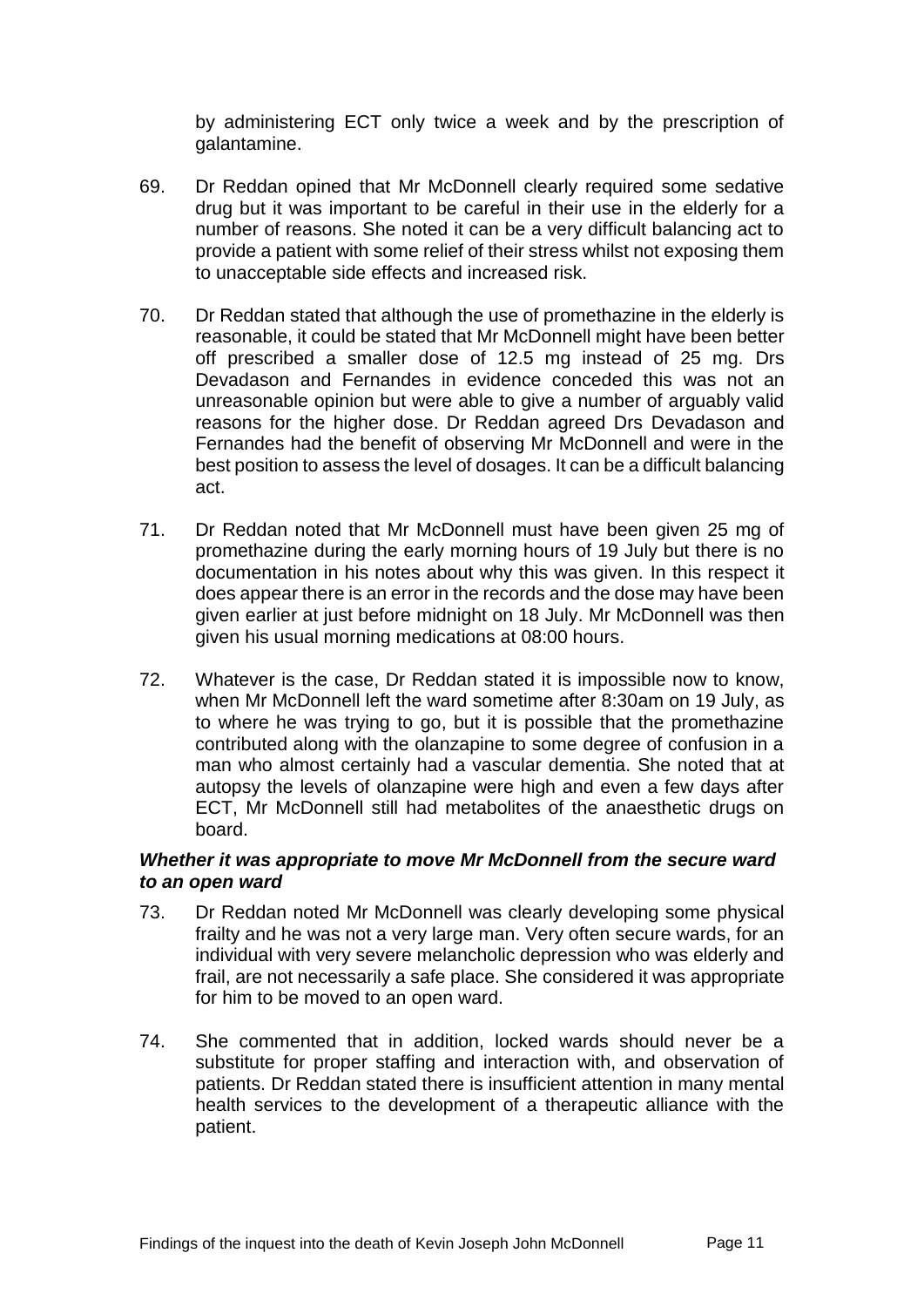#### *Whether it was appropriate to have been changed from 15 min to 13 min observations*

- 75. Dr Reddan noted that Dr Fernandes had intended for Mr McDonnell to be managed in an open ward on 15 minute observations after she reviewed him on 17 July. The RCA had identified it was unclear how the observations had changed but this appears to have occurred from sometime during the night or early hours of 18 July 2012.
- 76. Dr Reddan observed that it has to be acknowledged that if a patient is going to either deliberately walk out of a ward or wanders from a ward, 15 minute observations would not necessarily prevent that. It would just ensure the patient would be noticed missing a little earlier.
- 77. She noted however that there seems to have been some problem in communication or failure of communication about the observations some time from 18 July 2012. The fact Dr Fernandes was off work unwell may be relevant, however it was really the responsibility of the nurse in charge of the ward to make sure the observations were carried out as ordered.
- 78. Dr Reddan noted there was no evidence to suggest the decision was made by medical staff and it may well have been a mistake that occurred in the middle of the night during the night shift.
- 79. The evidence now appears to indicate it was a nursing transcribing error.

### *Whether staff acted appropriately once it was identified Mr McDonnell was missing, including the communication with the QPS*

80. Dr Reddan noted that nursing staff clearly informed the police. It was appropriate for the staff to look around the grounds and to ask Mr McDonnell's family to check on whether he had somehow made it home. Generally speaking hospital staff do not conduct searches off hospital grounds.

#### *Whether adequate steps were taken to locate Mr McDonnell when it was determined he was missing*

81. Dr Reddan considered this was difficult to answer but it is clear the staff did look for Mr McDonnell around the ward, and contacted the police and his family. Staff cannot be required to conduct large-scale searches outside of the building and grounds.

#### *Any other issues*

- 82. Dr Reddan considered it was quite clear from the documentation that Mr McDonnell was appropriately and comprehensively evaluated. The care of the elderly with brain abnormalities and serious psychiatric conditions is quite difficult. Given the ageing population in Australia she considered the resources available to treat them are sparse and it is difficult to see how much forward planning is going on.
- 83. Dr Reddan considered it was difficult to know what the precise interaction was between the drugs Mr McDonnell was administered, his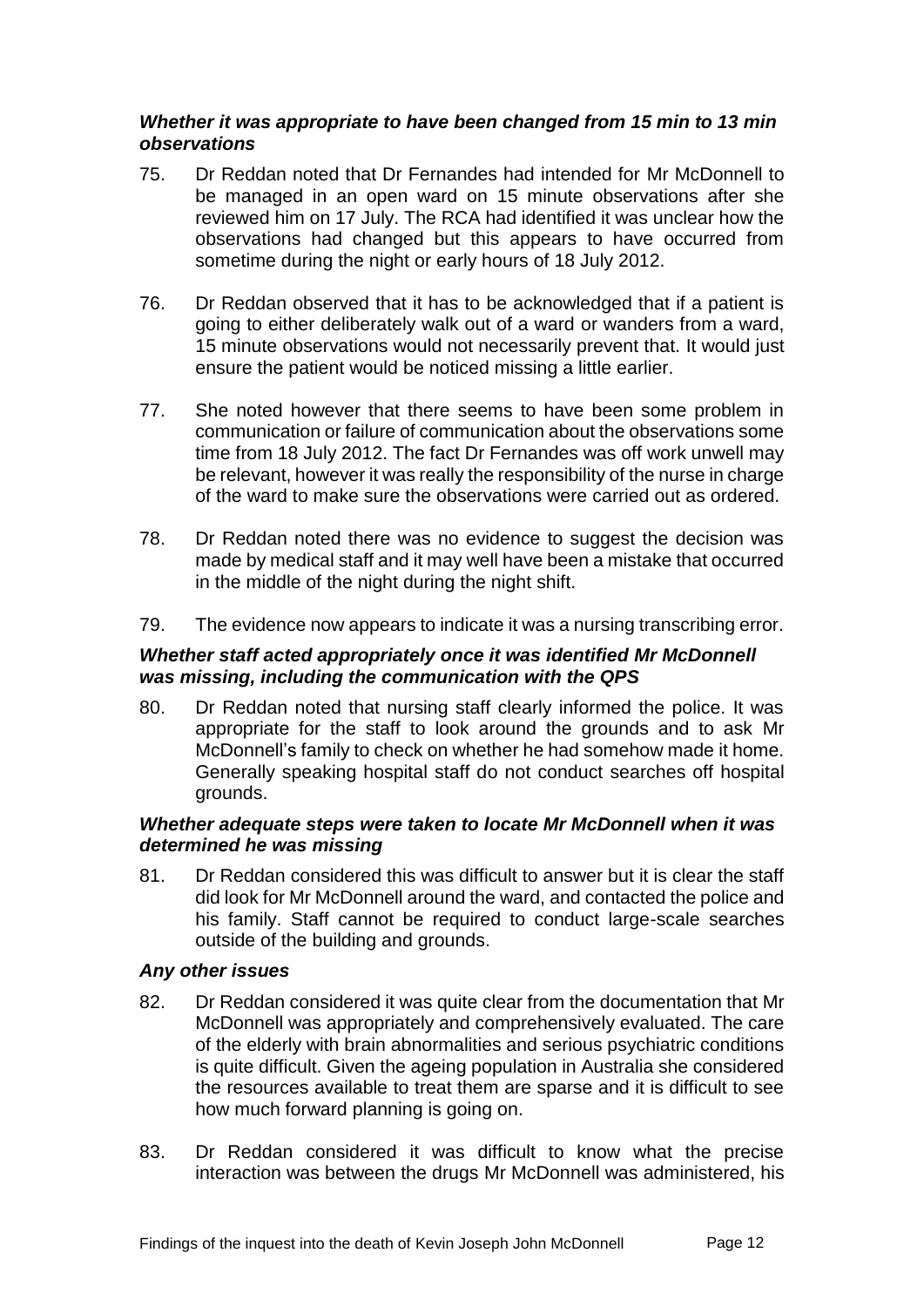probable dementia, his coronary artery disease and the final drowning. She thought it was entirely possible that he had some sort of coronary event which led him to falling into the water and drowning. Alternatively, he may have well been quite confused and wandered off from the ward and this confusion again would have been related to his underlying brain abnormalities/dementia and sedative effects of prescribed drugs. Once gone, he perhaps stumbled and fell into the water and he could not then get himself out. Thus the precise interaction of a number of predisposing factors to his final demise is almost impossible now to be clear about. Dr Reddan opined that overall, the material does not suggest that Mr McDonnell suicided.

- 84. Dr Reddan also commented that there may be arguments for a change in treating staff when patients are placed in a PICU, but there are also compelling arguments against there being a change of treating staff. She commented that continuity of care is very important and it is also repeatedly found that changes in staff result in discontinuities, which then result in cracks in care through which patients can easily fall.
- 85. In this particular case Dr Reddan felt there was no evidence that changing of staff between the open ward, secure ward or the PICU played a major role, however such changes are sometimes the discontinuities which result in there being confusion about observation levels, for example.

## **Conclusions in relation to the facts and issues**

- 86. In reaching my conclusions it should be kept in mind that a coroner must not include in the findings or any comments or recommendations, statements that a person is or maybe guilty of an offence or is or maybe civilly liable for something.<sup>2</sup> The focus is on discovering what happened, not on ascribing guilt, attributing blame or apportioning liability. The purpose is to inform the family and the public of how the death occurred with a view to reducing the likelihood of similar deaths.
- 87. If, from information obtained at an inquest or during the investigation, a coroner reasonably believes that the information may cause a disciplinary body for a person's profession or trade to inquire into or take steps in relation to the person's conduct, then the coroner may give that information to that body. In this case there is no evidence to suggest any such referral should be made.
- 88. Mr McDonnell had been an inpatient at TPCH mental health unit for three weeks. He was on an Involuntary Treatment Order and was receiving intensive treatment for his increasing suicidal thoughts. He had a long standing Major Depressive Disorder and recent delirium. Investigations as to the source of the delirium and possible organic brain condition, as well as probable vascular dementia, were being carried out.

l

<sup>2</sup> s 45(5) *Coroners Act 2003*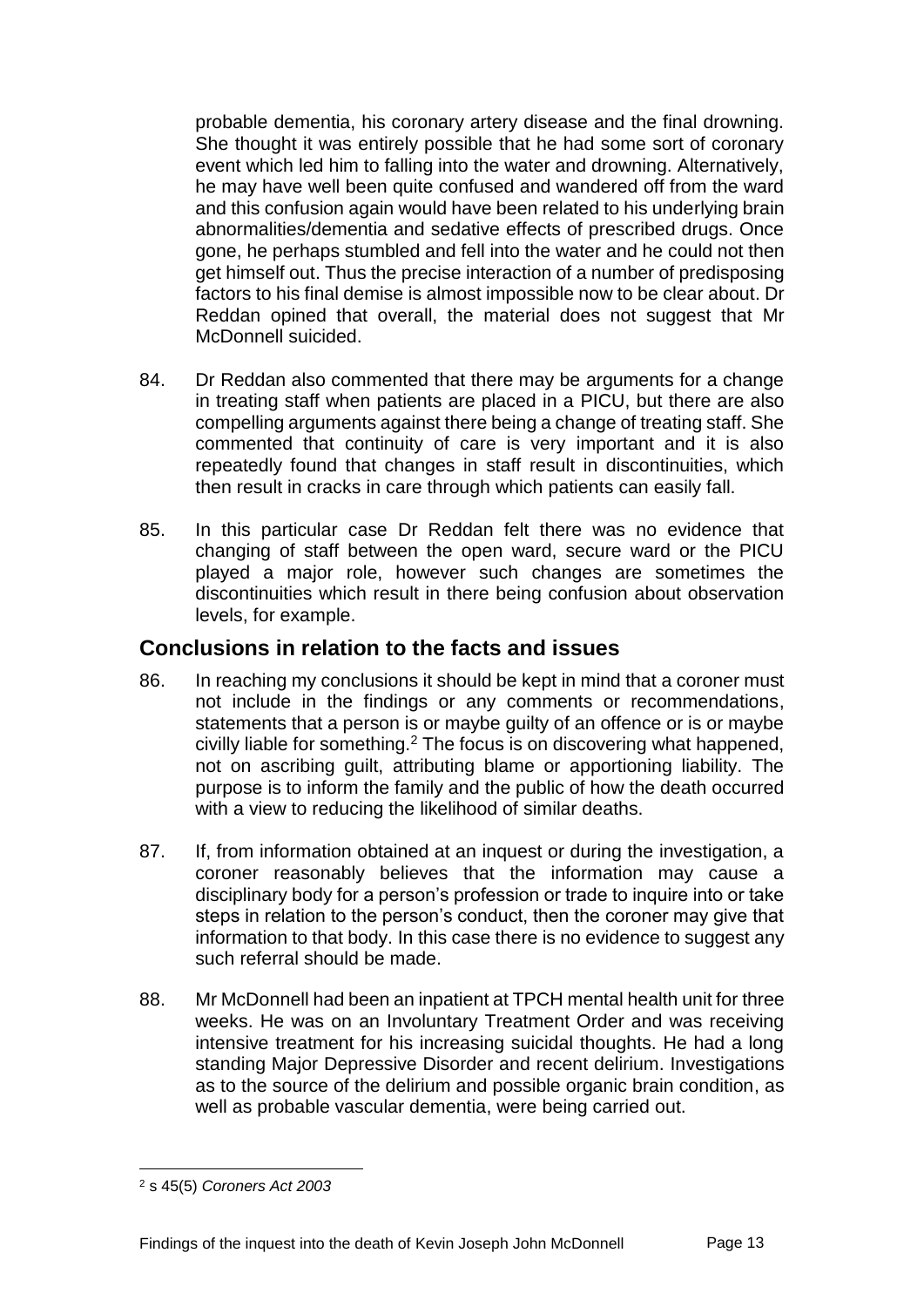- 89. As well he received ECT and it is likely he also developed post ECT delirium. He had been appropriately prescribed promethazine and olanzapine.
- 90. It was recognised by clinical staff that Mr McDonnell was therefore at risk of both self-harm and harm due to misadventure if he absconded. In fact he had left the ward on one occasion on 4 July and was found on the hospital grounds. He said he wanted to go home and kill himself. A number of strategies were put in place to manage the risks of absconding and self-harm. These included at various times close observations, admission to a secure ward, changes to medication, and as improvements in his condition objectively occurred, reducing the level of observations.
- 91. An independent review by Dr Reddan considered that overall his treatment program was appropriate, other than she gave a qualified opinion that a smaller dose of promethazine might have been better. I accept Mr McDonnell's treating team had arguably valid reasons and it was not outside of accepted medical practice in providing the higher dose.
- 92. Mr McDonnell was then placed on 15 minute observations and was not restricted to a locked ward. Dr Reddan considers this was a reasonable decision to make at the time it was made. It was stated, and I accept, that balancing the needs to ensure on the one hand, physical safety, to on the other providing appropriate freedom of movement, privacy and autonomy, are important therapeutic considerations.
- 93. I accept the opinion of Dr Reddan in all these respects. My own impression of the clinical staff, particularly of Drs Devadason and Fernandes, concurs with that of Counsel Assisting, Ms Jarvis, when she submitted they demonstrated a high level of understanding of Mr McDonnell's condition and needs and applied a considered approach to his management and treatment.
- 94. At some time on 18 July 2012 the hospital records indicate the timing of observations for Mr McDonnell was changed from 15 to 30 minutes. This was not due to any order or decision of a doctor. Reviews by TPCH have failed to offer any explanation for this change other than it appears to be a nursing staff transcribing error. I accept this is the most logical explanation and there was not a deliberate decision by nursing staff to change the level of observations bypassing medical staff. It was however a basic error, and no-one seems to have referred back to the records to check. This was also at a time when no psychiatric staff reviewed Mr McDonnell for two days due to no relief staff being available when Dr Fernandes was absent on sick leave.
- 95. Accordingly Mr McDonnell was at the time the subject of observation monitoring each 30 minutes when his medical team had ordered 15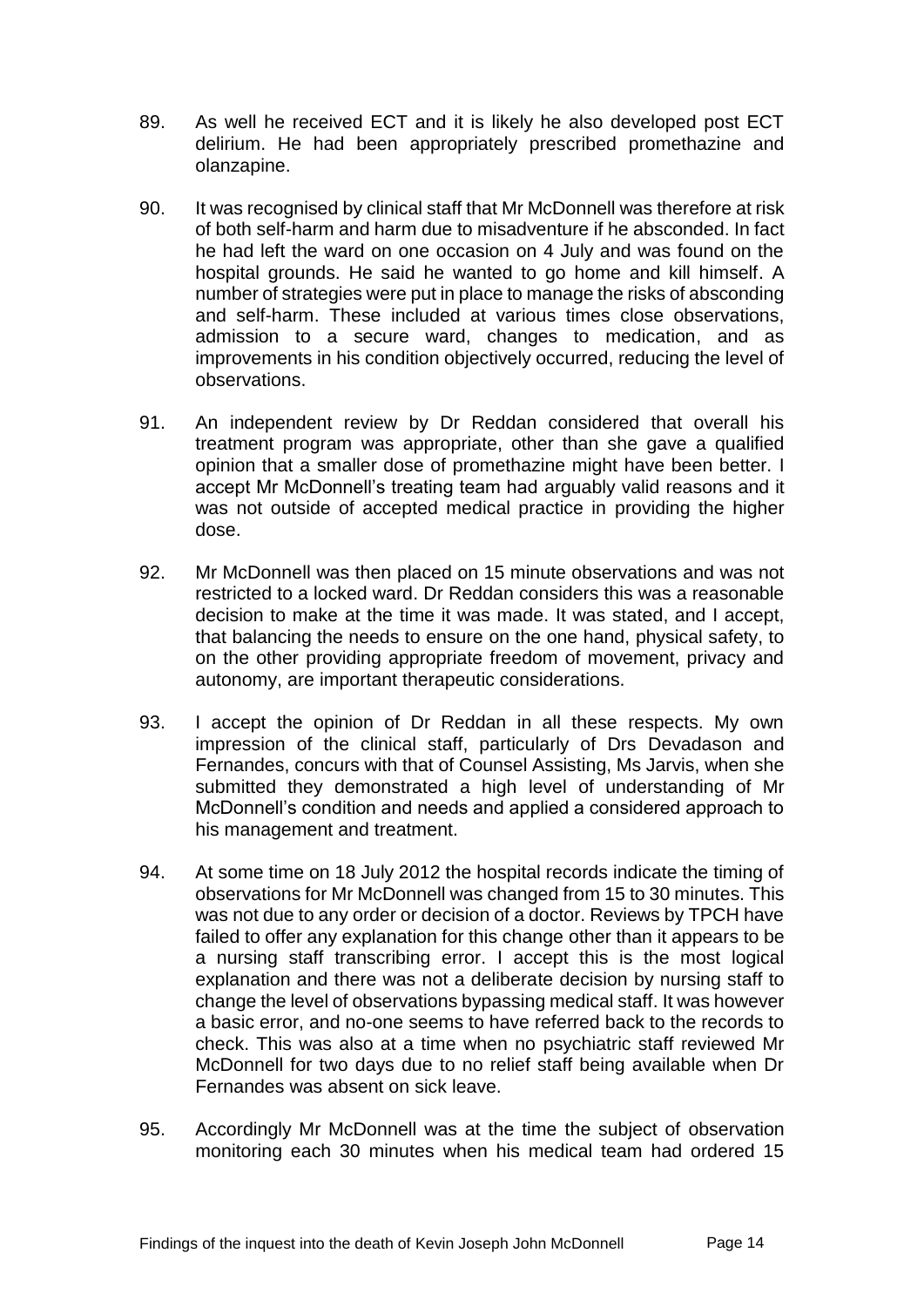minute observations. He was seen by nursing staff at around 8:30am on 19 July 2012 and marked off on the observation sheet.

- 96. RN Doneley spoke to Mr McDonnell at 8:30am as he left the dining room and he stated he felt poorly, although this was not an unusual comment. A witness recalls seeing an elderly man about 15 minutes later looking as if he was confused and disorientated and trying to cross a very busy and large roundabout.
- 97. The combination of all this evidence is such that it can be readily concluded that Mr McDonnell was in a confused state when he left the East Wing ward on 19 July 2012.
- 98. Sometime after the scheduled 9:00am observation regime Mr McDonnell was found to be absent. It is likely the communication of this fact was around 9:15am or slightly later, given the expected time it would take for a nurse to complete a full observation round of all patients on observations is about 15 minutes. The unit was said to be very busy that day, although it seems this was the usual state of affairs. Mr McDonnell's allocated nurse, RN Doneley, was engaged in taking another one of her allocated patients for an X-ray, which took a little longer than usual such that she did not come back to the ward until around 10:00am.
- 99. It has to be said that being on more restricted observations may have made a difference in this case. It is accepted, as Dr Reddan also says, if a patient is going to walk out or wander, 15 minute observations would not necessarily prevent that occurring. It would only ensure his missing status could be noticed earlier. That 15 minute interval in this case was likely a critical one, as given his age and known frailty, Mr McDonnell could well and truly have been on the hospital campus approaching the timing of the next 15 minute observation. It may have been a matter of minutes later that he crossed into the roundabout and it could be the alarm would not have been raised before then. It is difficult to be absolute as to what difference in the outcome there would have been with an earlier reporting, but it cannot be simply dismissed as an insignificant consideration.
- 100. The hospital staff then largely followed policy and procedure in commencing searches, notifying family and security and ultimately the police and sending the appropriate paperwork to enable police to return Mr McDonnell to the ward. There was a time delay to about 11:30am before QPS were officially informed. The policy for return of patients does not specify a time in which QPS should be informed but the policy provided for attempts to locate the patient immediately and other processes to be commenced and escalated. In this respect the policy appears to have been adhered to, other than the incomplete recording of some details concerning timing of events, especially in relation to communication with QPS.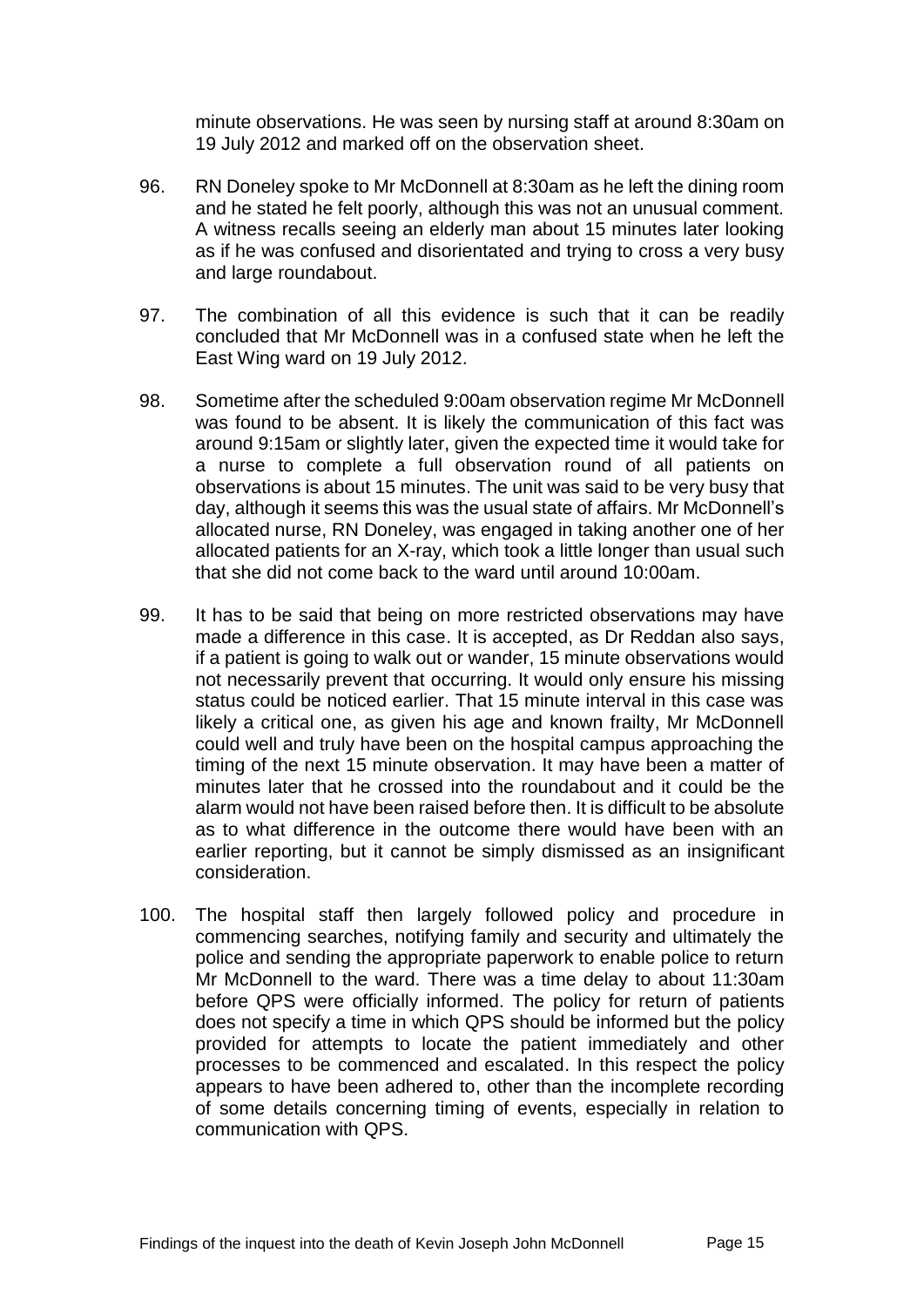- 101. The policy set out a range of search attempts starting with clinical staff, then security and finally escalated to QPS. I accept there are good reasons for this, and simply involving QPS at the first instance is unnecessary and a burden on their resources. Most patients who leave the ward or fail to return from leave and remain missing for a time are located. Hospital staff stated they could contact QPS earlier if needed. I would anticipate if staff had knowledge of emergent concerns for a patient that could be addressed by immediate attendance of QPS, QPS would not hesitate to do so. QPS would not need *'Authority to Return'* paperwork to proceed to a place where an emergency was taking place or to perform a welfare check. This is a routine experience for QPS.
- 102. The feeling I get from considering the totality of the evidence is that hospital staff did take the missing status of Mr McDonnell seriously, and escalated through the missing patient procedure appropriately, albeit rather slowly after the security had completed their search. The acuity of the ward may have had some part to play in this as I suspect competing responsibilities impacted with staff who were at a stretch. If the staff had known Mr McDonnell had made his way to the roundabout, in all probability QPS would have been informed.
- 103. In this regard I note TPCH has since placed more CCTV cameras around the hospital campus, although as this is not monitored in real time this would not have been of much advantage in this case. In any event, any delay in escalating to QPS would have had no impact on the outcome given it is likely Mr McDonnell was deceased by this time.
- 104. I have no concerns with the QPS efforts and attempts to find Mr McDonnell. The ATR made it clear he was on an ITO and he was a high risk patient. The error in including a statement he had no history of absconding would have made no difference. QPS acted appropriately.
- 105. Mr McDonnell made his way to the bushy roundabout near the hospital. This would have been prior to 9:00am. In this respect I have to consider, if possible, if the subsequent drowning was intentional.
- 106. There is no doubt one of the significant reasons why Mr McDonnell was being treated was due to increasing suicide ideations. He had left the ward on one occasion with an expressed intent to go home and electrocute himself. He had not previously suggested death by drowning. The creek where he was found was quite shallow and as noted by Dr Reddan, intentional death by drowning is almost always associated with larger expanses of water, often approached from a height. Mr McDonnell was found with his face in the water but the back of his head and shoulders were uncovered. This is not a situation where death would be inevitable.
- 107. Although a deliberate act of drowning is not able to be absolutely excluded, the evidence strongly and likely leans to a conclusion that Mr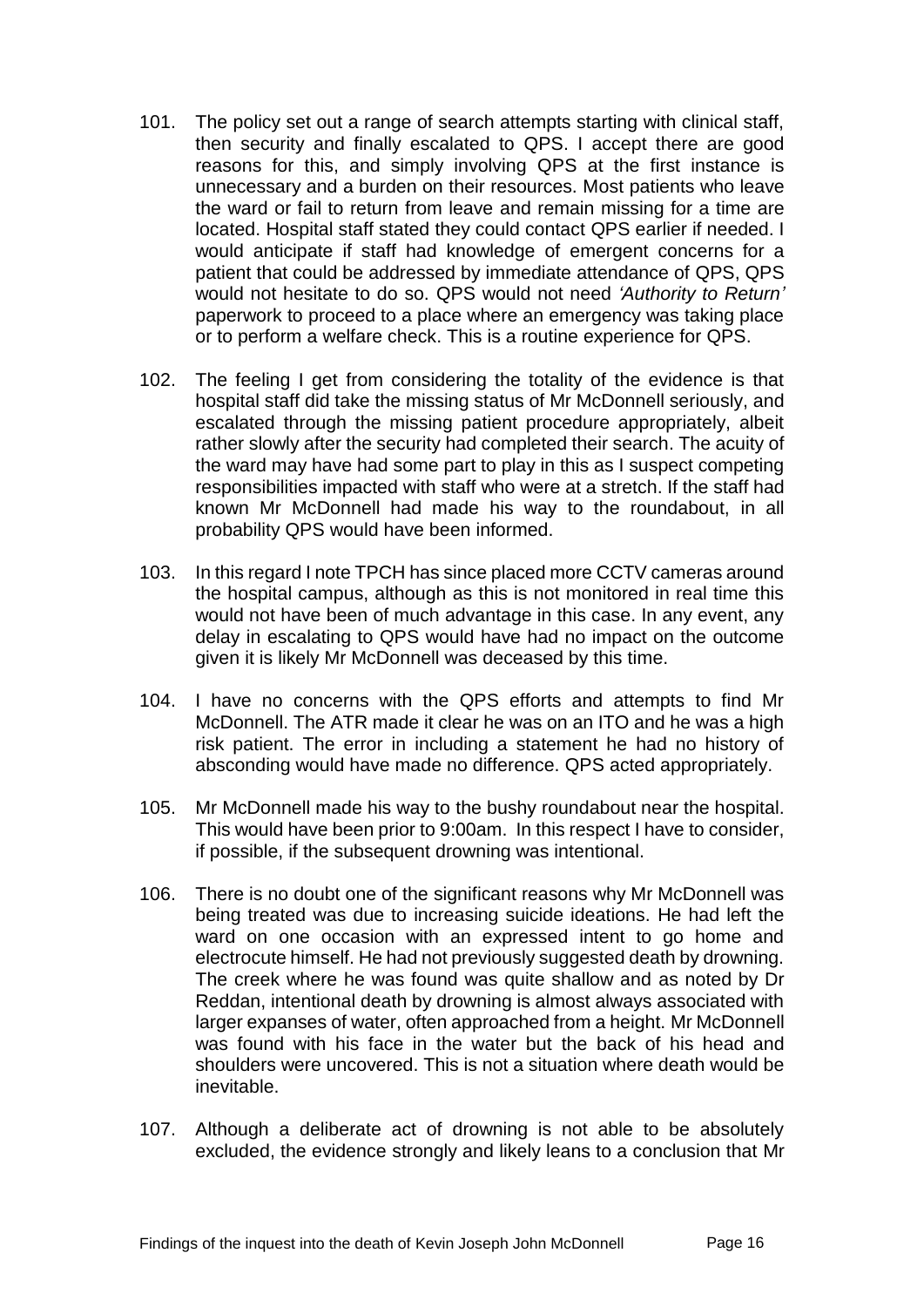McDonnell collapsed or fell in his confused state and in uneven territory and drowned. A possible cardiac event cannot be excluded.

- 108. Whether the death was due to suicide or misadventure, both were risks known to the treating team and which at the time were being managed by use of medication and what should have been a 15 minute observation regime.
- 109. It is possible, but not inevitable, that if the 15 minute observation schedule had been maintained Mr McDonnell would have been noted to be missing 15 minutes earlier and hence there was a greater chance of him being found in the hospital precinct. It is likely the timing of events are such that even in the case of an earlier alarm being raised, this would not have happened until after 8:45am and more likely closer to around 9:00am. By that time, if the motorist witness's estimate of time is accurate, Mr McDonnell had almost certainly crossed into the vegetation in the roundabout. Unfortunately precise timings cannot be defined with any accuracy, and the degree of contribution to causation of subsequent events due to the error in the observation schedule is inconclusive, but the error should not have occurred.
- 110. Mr McDonnell was entitled to leave the ward. It is unclear if there was anyone supervising the door at the time and certainly no nurse has been identified as being rostered for that purpose that day. These events could only have been totally prevented if the ward had been physically locked. It should be noted the issue of locked wards for all patients is a contentious one within the psychiatric community and is not one welcomed by many mental health clinicians. I heard evidence on this issue from Dr Reddan who has a strong view against the principle of locked wards for all mental health inpatients, whatever might be the risk to themselves or others. It is apparent Mr McDonnell's treating team may have similar views.
- 111. During the *Inquest into the deaths of SH and AW<sup>3</sup>* I also heard evidence from senior psychiatrists that for many patients, locking them in a ward is completely inappropriate from a therapeutic perspective and is likely to cause exacerbation of behavioural problems. In that decision I made comment that it was still incumbent on mental health services, in relation to patients who were on ITOs or Forensic orders, to find ways to manage the risks of absconding and self-harm. I heard evidence in that case that Metro South Mental Health Service was undertaking a number of activities focused on observations and supervision of such patients. Some of those activities, including use of an Electronic Patient Journey Board system, improvements to observation sheets and practical ways to identify which patients are able to leave the ward and when, have in part been considered and adopted or are being trialled by Metro North MHS. Permanently locking the ward for all patients was not one of the

l

<sup>3</sup> Inquest in the Deaths of SH and AW, delivered 25/1/2013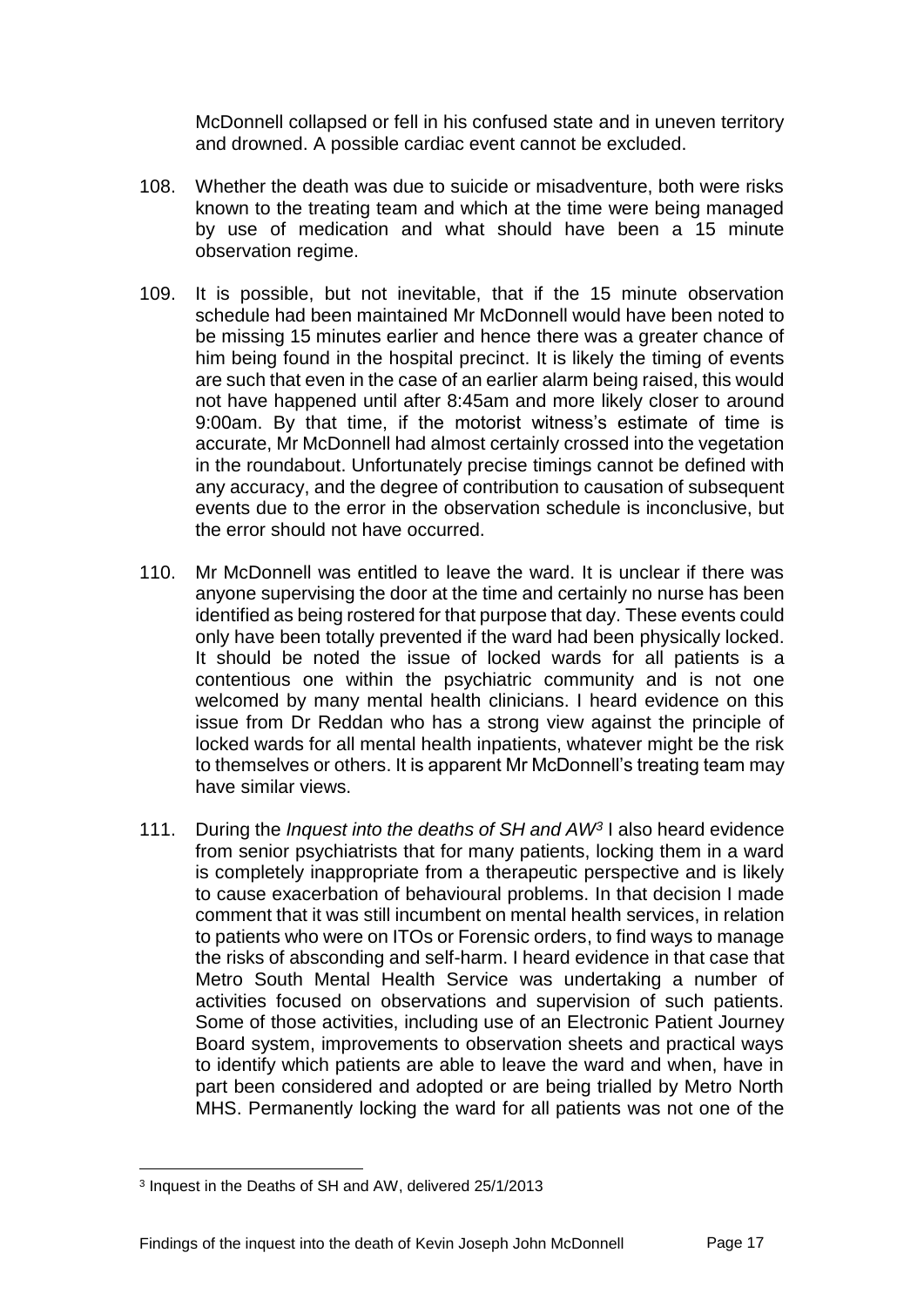methods adopted, and was not one that I considered for recommendation.

- 112. However, the position at the time of this inquest and since 15 December 2013 is that all mental health inpatient units, whether secure or not, are required to be locked. It is therefore unnecessary to consider what other recommendations should be considered to prevent patients leaving the ward or ensuring they return to the ward.
- 113. Dr Reddan did suggest there could be changes to the visual observation chart used at the time of these events to indicate the level of visual observations each patient was meant to be receiving in the form of a further box providing for this input. Although there was a rudimentary indication of this on the form utilised, as this case indicates it was prone to easy error. It seems TPCH is currently trialling an individual observation sheet which notes this level of detail. TPCH has conceded any recommendation on this issue would be accepted and it is noncontentious.

**Identity of the deceased** – Kevin Joseph John McDonnell

# **Findings required by s. 45**

| How he died - | Mr McDonnell was an inpatient at the Prince<br>Charles Hospital mental health service. He was<br>the subject of an Involuntary Treatment Order.<br>He had a long term history of mental illness and<br>when unwell this was characterised by severe<br>depression, psychotic features and suicidal<br>ideation. As well, it is likely he had an organic<br>component to his condition consistent with<br>probable vascular dementia. He received<br>appropriate treatment and management of this<br>condition including ECT, medication and varying<br>observation and restricted to the ward regimes.<br>His relatively advanced age, and the above<br>conditions combined with his medication regime<br>also are likely to have involved an increased<br>level of confusion, agitation and drowsiness. On<br>19 July 2012 Mr McDonnell left the ward in a<br>likely confused state. He was at the time meant<br>to be the subject of 15 minute observations but<br>he was not restricted to the ward. An error by<br>nursing staff had increased his observation |
|---------------|--------------------------------------------------------------------------------------------------------------------------------------------------------------------------------------------------------------------------------------------------------------------------------------------------------------------------------------------------------------------------------------------------------------------------------------------------------------------------------------------------------------------------------------------------------------------------------------------------------------------------------------------------------------------------------------------------------------------------------------------------------------------------------------------------------------------------------------------------------------------------------------------------------------------------------------------------------------------------------------------------------------------------------------------------------------------|
|               | schedule to 30 minutes. He left the ward soon<br>after he was last sighted by a nurse on the ward<br>at 8:30am. He was seen by a motorist to enter a<br>highly vegetated roundabout near the hospital at<br>about 8:45am. Mr McDonnell's body was found                                                                                                                                                                                                                                                                                                                                                                                                                                                                                                                                                                                                                                                                                                                                                                                                            |